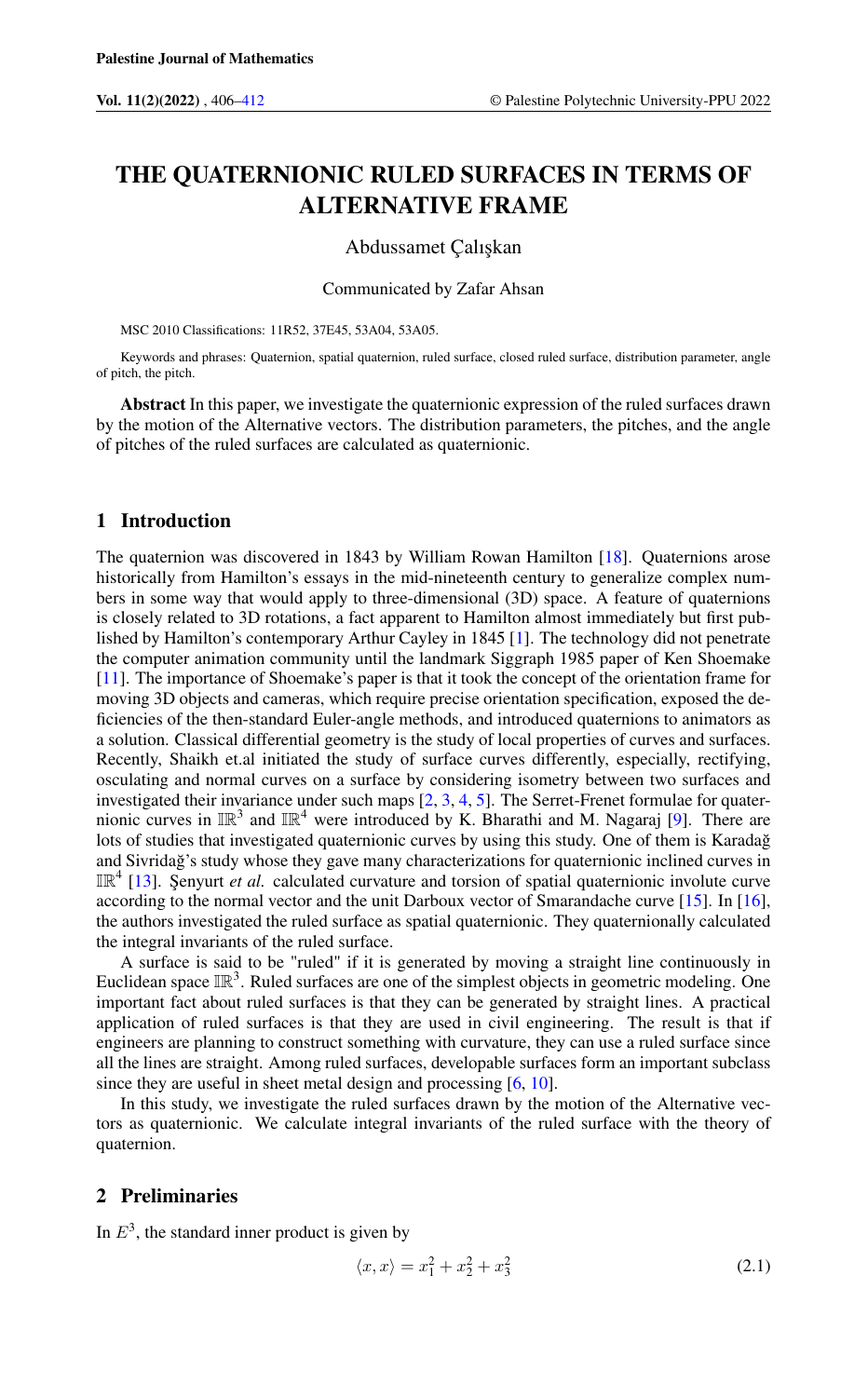where  $x = (x_1, x_2, x_3) \in E^3$ . Let  $\alpha: I \to E^3$  be a unit speed curve denote by  $\{\vec{T}(s), \vec{N}(s), \vec{B}(s)\}$ the moving Frenet frame.  $\vec{T}(s)$  is the tangent vector field,  $\vec{N}(s)$  is the principal normal vector field and  $\vec{B}(s)$  is the binormal vector field of the curve  $\alpha$ , respectively. The Frenet formulas are given by  $[12]$ 

$$
\vec{T}'(s) = \kappa(s)\vec{N}(s), \ \vec{N}'(s) = -\kappa(s)\vec{T}(s) + \tau(s)\vec{B}(s), \ \vec{B}'(s) = -\tau(s)\vec{N}(s). \tag{2.2}
$$

Here curvature and torsion of the curve  $\alpha$  are defined with [\[12\]](#page-6-14)

$$
\kappa(s) = \|\alpha''(s)\|, \ \tau(s) = \frac{\langle \alpha'(s) \wedge \alpha''(s), \alpha'''(s) \rangle}{\|\alpha'(s) \wedge \alpha''(s)\|^2}.
$$
\n(2.3)

The vector  $W$  is called the unit Darboux vector and defined by [\[17\]](#page-6-15)

$$
\vec{W} = \frac{\vec{w}}{\|\vec{w}\|} = \frac{1}{\sqrt{\kappa^2 + \tau^2}} (\tau \vec{T} + \kappa \vec{B}).
$$
\n(2.4)

<span id="page-1-0"></span>The Darboux vector is perpendicular to the principal normal vector field  $\vec{N}$ . If  $\vec{C}$  is taken as  $\vec{C} = \vec{W} \wedge \vec{N}$ , then  $\{\vec{N}, \vec{C}, \vec{W}\}$  are another orthonormal moving frame along the curve  $\alpha$ . This frame is called an alternative frame. The derivative formulae of the alternative frame are given by

$$
\begin{bmatrix}\n\vec{N}' \\
\vec{C}' \\
\vec{W}'\n\end{bmatrix} = \begin{bmatrix}\n0 & \beta & 0 \\
\beta & 0 & \gamma \\
0 & -\gamma & 0\n\end{bmatrix} \begin{bmatrix}\n\vec{N} \\
\vec{C} \\
\vec{W}\n\end{bmatrix}
$$
\n(2.5)

where  $\beta =$ √  $\sqrt{\kappa^2 + \tau^2}$  and  $\gamma = \frac{\kappa^2}{\kappa^2 + \tau^2}$  $\frac{\kappa^2}{\kappa^2+\tau^2} \left(\frac{\tau}{\kappa}\right)'$ . The relationship between the Frenet and alternative vactors are

$$
\begin{cases}\n\vec{C} = -\overline{\kappa}\vec{T} + \overline{\tau}\vec{B} & \text{or} \quad \begin{cases}\n\vec{T} = -\overline{\kappa}\vec{C} + \overline{\tau}\vec{W} \\
\vec{W} = \overline{\tau}\vec{T} + \overline{\kappa}\vec{B} & \text{or} \quad \end{cases}\n\end{cases}\n\begin{cases}\n\vec{T} = -\overline{\kappa}\vec{C} + \overline{\tau}\vec{W} \\
\vec{B} = \overline{\tau}\vec{C} + \overline{\kappa}\vec{W}\n\end{cases}
$$
\n(2.6)

where principal normal vector  $\vec{N}$  is same in both frames,  $\vec{\kappa} = \frac{\kappa}{\beta}$  and  $\vec{\tau} = \frac{\tau}{\beta}$  [\[14,](#page-6-16) [7\]](#page-6-17).

Real quaternion is defined by the 1,  $e_1, e_2, e_3$ . 1 is a real number,  $e_1, e_2, e_3$  are vectors with the following properties:

$$
\begin{cases} e_1^2 = e_2^2 = e_3^2 = e_1 \times e_2 \times e_3 = -1, e_1, e_2, e_3 \in \mathbb{IR}^3\\ e_1 \times e_2 = e_3, e_2 \times e_3 = e_1, e_3 \times e_1 = e_2. \end{cases}
$$
(2.7)

The 4-dimensional real Euclidean space  $\mathbb{IR}^4$  is identified with the space of real quaternions

$$
\mathbb{K} = \left\{ q = d + ae_1 + be_2 + ce_3 | a, b, c, d \in \mathbb{IR}, \vec{e_1}, e_2, e_3 \in \mathbb{IR}^3 \right\}
$$

in [\[9,](#page-6-8) [8\]](#page-6-18).

Let  $q_1 = S_{q_1} + V_{q_1} = d_1 + a_1 e_1 + b_1 e_2 + c_1 e_3$  and  $q_2 = S_{q_2} + V_{q_2} = d_2 + a_2 e_1 + b_2 e_2 + c_2 e_3$  be two quaternions in K, the quaternion multiplication of  $q_1$  and  $q_2$  is given by

$$
q_1 \times q_2 = d_1 d_2 - (a_1 a_2 + b_1 b_2 + c_1 c_2) + (d_1 a_2 + a_1 d_2 + b_1 c_2 - c_1 b_2) e_1
$$
  
+ 
$$
(d_1 b_2 + b_1 d_2 + b_1 a_2 - a_1 b_2) e_2 + (d_1 c_2 + c_1 d_2 + a_1 b_2 - b_1 a_2) e_3.
$$

The symmetric real-valued bilinear form  $h$  which is defined as

$$
h : \mathbb{K} \times \mathbb{K} \to \mathbb{IR}
$$
  

$$
h(q_1, q_2) = \frac{1}{2} (q_1 \times \bar{q}_2 + q_2 \times \bar{q}_1)
$$
 (2.8)

is called quaternion inner product [\[9\]](#page-6-8). Let q be a real quaternion. Its conjugate is  $\bar{q} = S_q - V_q$ . The norm of a real quaternion is a real number in the form of

$$
N(q) = \sqrt{h(q, q)} = \sqrt{d^2 + a^2 + b^2 + c^2}.
$$
\n(2.9)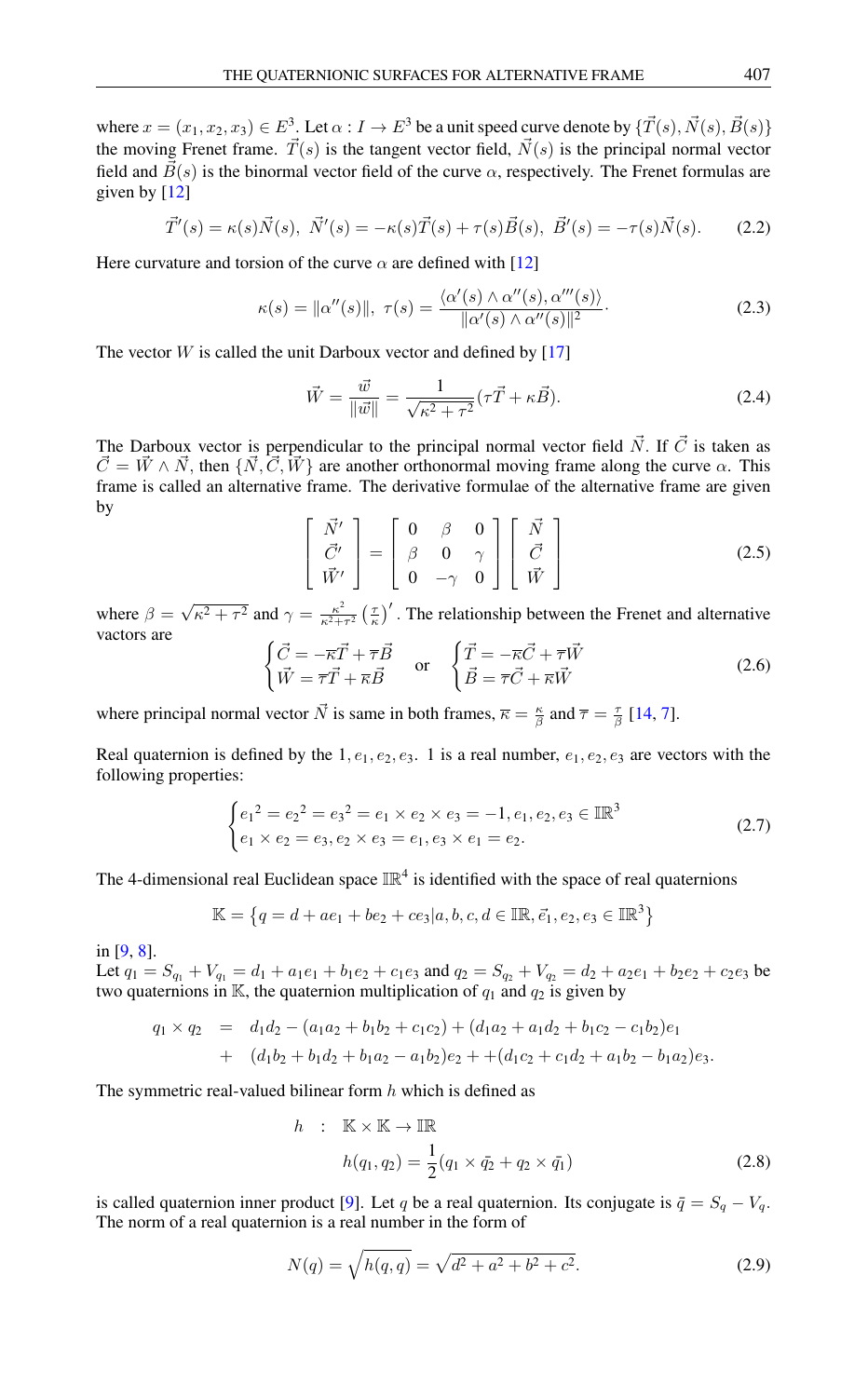If  $N(q) = 1$ , q is called a unit quaternion. Invers of real quaternion is  $q^{-1} = \frac{\bar{q}}{N}$  $\frac{1}{N(q)}$  Quaternion the division is noncommutative, and is defined by the (order-dependent) relations  $r_1 = q_1 \times$  $q_2^{-1}, r_2 = q_2^{-1} \times q_1$ . Where  $r_1$  is the right division,  $r_2$  is the left division [\[8\]](#page-6-18). The threedimensional real Euclidean space  $\mathbb{IR}^3$  is identified with the space of spatial quaternions

$$
Q = \{q \in \mathbb{K} \mid q + \bar{q} = 0\}
$$

in the obvious manner [\[9\]](#page-6-8). In this case, the elements of Q are  $q = ae_1 + be_2 + ce_3$ . As a result, the quaternion multiplication of the two spatial quaternions is  $[8]$ 

$$
q_1 \times q_2 = -\langle q_1, q_2 \rangle + q_1 \wedge q_2. \tag{2.10}
$$

**Definition 2.1.** Let  $s \in I = [0, 1]$  be the arc parameter along the smooth curve

$$
\alpha : [0, 1] \rightarrow Q
$$
  

$$
\alpha(s) = \sum_{n=1}^{3} \alpha_i(s) e_i
$$

This is called a spatial quaternionic curve [\[9\]](#page-6-8).

**Definition 2.2.** A ruled surface in  $\mathbb{IR}^3$  is a surface that contains at least one 1-parameter family of straight lines. Thus a ruled surface has a parametrization in the form

$$
\varphi: I \times \mathbb{IR} \to \mathbb{IR}^3
$$
  
(s, v) 
$$
\to \overrightarrow{\varphi}(s, v) = \overrightarrow{\alpha}(s) + v \overrightarrow{x}(s).
$$
 (2.11)

.

where we call  $\alpha$  the anchor curve, X the generator vector of the ruled surface [\[12\]](#page-6-14).

The quaternionic express of distribution parameter (drall) belonging to the ruled surface is given by  $[16]$ 

<span id="page-2-0"></span>
$$
P_x = \frac{h(\vec{x} \times \vec{x}', \alpha')}{\mathbf{N}(\vec{x}')^2} = \frac{1}{2} \frac{\left( (\vec{x} \times \vec{x}') \times \overline{\alpha'} + \alpha' \times (\overline{\vec{x} \times \vec{x}')}\right)}{\mathbf{N}(\vec{x}')^2}.
$$
(2.12)

The angle of pitch and the pitch of the closed quaternionic ruled surface,  $\lambda_x$  and  $L_x$ , are equal to the projection of the generator x on the Steiner rotation vector  $\vec{D}$  and the Steiner translation vector  $\vec{V}$  [\[16\]](#page-6-11)

<span id="page-2-2"></span>
$$
\lambda_x = h(\overrightarrow{D}, \overrightarrow{x}), \qquad (2.13)
$$

$$
L_x = h(\overrightarrow{V}, \overrightarrow{x}). \tag{2.14}
$$

### 3 The Quaternionic Ruled Surfaces in terms of Alternative Frame

The ruled surfaces drawn by the motion of the Alternative vectors are given by

$$
\varphi_N(s, v) = \vec{\alpha}(s) + v\vec{N}(s),
$$
  
\n
$$
\varphi_C(s, v) = \vec{\alpha}(s) + v\vec{C}(s),
$$
  
\n
$$
\varphi_W(s, v) = \vec{\alpha}(s) + v\vec{W}(s).
$$

<span id="page-2-1"></span>Using the equation  $(2.12)$ , the distribution parameter of the closed spatial quaternionic ruled surface drawn by the motion of the principal vectors  $\vec{N}$  belonging to the spatial quaternionic curve  $\alpha$  is

$$
P_N = \frac{h(\vec{N} \times \vec{N}', \vec{\alpha}')}{\mathbf{N}(\vec{N}')^2}.
$$
\n(3.1)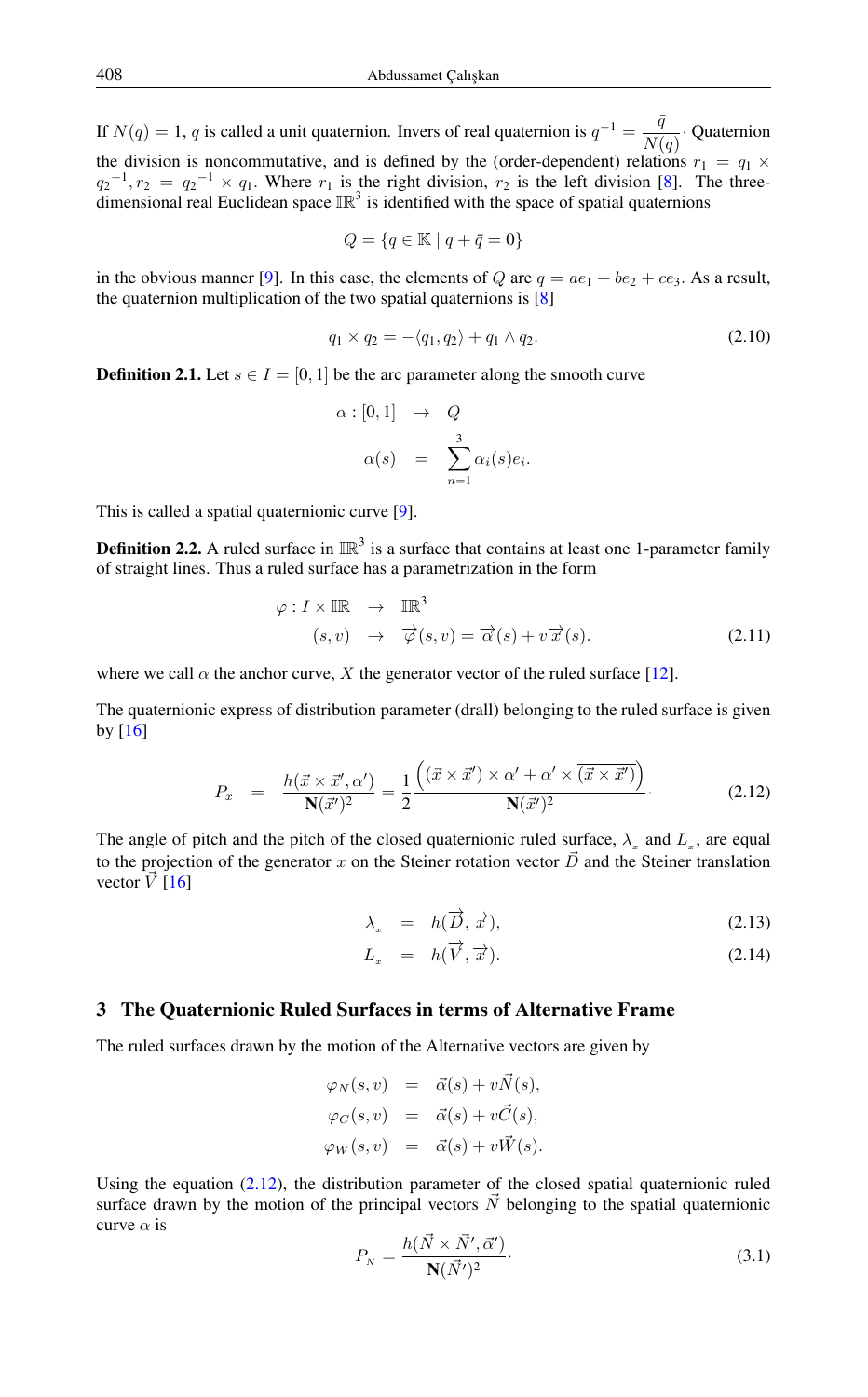Considering the equation  $(2.5)$ , we obtain

$$
h(\vec{N} \times \vec{N}', \vec{T}) = h(\vec{N} \times \vec{N}', -\overline{\kappa}\vec{C} + \overline{\tau}\vec{W})
$$
  
\n
$$
= \frac{1}{2} ((\vec{N} \times \vec{N}') \times (\overline{-\kappa}\vec{C} + \overline{\tau}\vec{W}) + (-\overline{\kappa}\vec{C} + \overline{\tau}\vec{W}) \times (\overline{N} \times \vec{N}') )
$$
  
\n
$$
= \frac{1}{2} (\tau \overline{\kappa}(\vec{T} \times \vec{C}) - \tau \overline{\tau}(\vec{T} \times \vec{W}) + \kappa \overline{\kappa}(\vec{B} \times \vec{C}) - \kappa \overline{\tau}(\vec{B} \times \vec{W}) + \tau \overline{\kappa}(\vec{C} \times \vec{T})
$$
  
\n
$$
+ \kappa \overline{\kappa}(\vec{C} \times \vec{B}) - \tau \overline{\tau}(\vec{W} \times \vec{T}) - \kappa \overline{\tau}(\vec{W} \times \vec{B}) )
$$
  
\n
$$
= \frac{1}{2} (\tau \overline{\kappa}(\overline{\kappa} - \overline{\tau}\vec{N}) - \tau \overline{\tau}(-\overline{\tau} - \overline{\kappa}\vec{N}) + \kappa \overline{\kappa}(-\overline{\tau} - \overline{\kappa}\vec{N}) - \kappa \overline{\tau}(-\overline{\kappa} + \overline{\tau}\vec{N})
$$
  
\n
$$
+ \tau \overline{\kappa}(\overline{\kappa} + \overline{\tau}\vec{N}) + \kappa \overline{\kappa}(-\overline{\tau} + \overline{\kappa}\vec{N}) - \tau \overline{\tau}(-\overline{\tau} + \overline{\kappa}\vec{N}) - \kappa \overline{\tau}(-\overline{\kappa} - \overline{\tau}\vec{N}) )
$$
  
\n
$$
= \tau
$$

and

$$
\mathbf{N}(\vec{N}')^2 = h(\vec{N}', \vec{N}') = \frac{1}{2} \left( \vec{N}' \times \overline{\vec{N}'} + \vec{N}' \times \overline{\vec{N}'} \right) = \vec{N}' \times \overline{\vec{N}'} = \kappa^2 + \tau^2.
$$

If these values are substituted in equation [\(3.1\)](#page-2-1),  $P_N = \frac{7}{2}$  $\frac{1}{\kappa^2 + \tau^2}$  is found.

<span id="page-3-0"></span>By taking into consideration the equation [\(2.12\)](#page-2-0), the distribution parameter of the closed spatial quaternionic ruled surface drawn by the motion of the vector  $\vec{C}$  belonging to the spatial quaternionic curve  $\alpha$  is

$$
P_C = \frac{h(\vec{C} \times \vec{C}', \vec{\alpha}')}{N(\vec{C}')^2}.
$$
\n(3.2)

Considering the equation  $(2.5)$ , we can write

$$
h(\vec{C} \times \vec{C}', \vec{T}) = h(\vec{C} \times \vec{C}', -\vec{\kappa}\vec{C} + \vec{\tau}\vec{W})
$$
  
\n
$$
= \frac{1}{2} \Big( (\vec{C} \times \vec{C}') \times \overline{(-\vec{\kappa}\vec{C} + \vec{\tau}\vec{W})} + (-\vec{\kappa}\vec{C} + \vec{\tau}\vec{W}) \times (\overline{\vec{C} \times \vec{C}'}) \Big)
$$
  
\n
$$
= \frac{1}{2} \Big( (\gamma \vec{N} - \beta \vec{W}) \times (\overline{\kappa}\vec{C} - \vec{\tau}\vec{W}) + (-\overline{\kappa}\vec{C} + \vec{\tau}\vec{W}) \times (-\gamma \vec{N} + \beta \vec{W})
$$
  
\n
$$
= \frac{1}{2} \Big( \gamma \overline{\kappa} (\vec{N} \times \vec{C}) - \gamma \overline{\tau} (\vec{N} \times \vec{W}) - \beta \overline{\kappa} ((\vec{W} \times \vec{C})) + \beta \overline{\tau} (\vec{W} \times \vec{W})
$$
  
\n
$$
+ \gamma \overline{\kappa} ((\vec{C} \times \vec{N})) - \gamma \overline{\tau} ((\vec{W} \times \vec{N})) - \beta \overline{\kappa} (\vec{C} \times \vec{W}) + \beta \overline{\tau} (\vec{W} \times \vec{W}) \Big)
$$
  
\n
$$
= -\tau
$$

and

$$
\mathbf{N}(\vec{C}')^2 = h(\vec{C}', \vec{C}') = \frac{1}{2} \left( \vec{C}' \times \overline{\vec{C}'} + \vec{C}' \times \overline{\vec{C}'} \right) = \vec{C}' \times \overline{\vec{C}'} = \beta^2 + \gamma^2.
$$

If these values are substituted in equation [\(3.2\)](#page-3-0),  $P_C = \frac{-\tau}{\sigma^2}$  $\frac{1}{\beta^2 + \gamma^2}$  is found.

<span id="page-3-1"></span>By considering the equation  $(2.12)$ , the distribution parameter of the closed spatial quaternionic ruled surface drawn by the motion of the vector  $\vec{W}$  belonging to the spatial quaternionic curve  $\alpha$ is

$$
P_{\rm w} = \frac{h(\vec{W} \times \vec{W}', \vec{\alpha}')}{\mathbf{N}(\vec{W}')^2}.
$$
\n(3.3)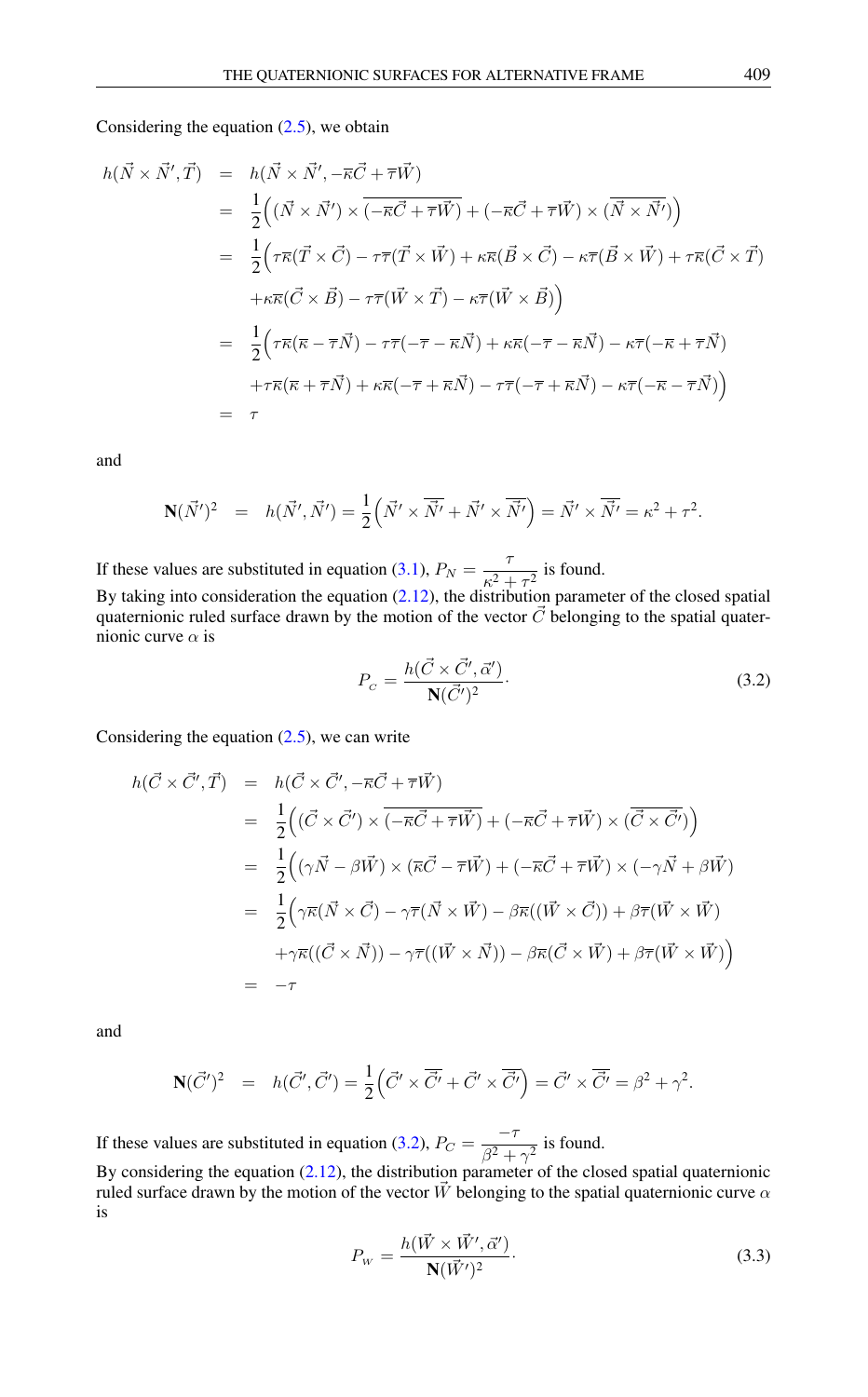Considering the equation  $(2.5)$ , we can write

$$
h(\vec{W} \times \vec{W}', \vec{T}) = h(\vec{W} \times \vec{W}', -\vec{\kappa}\vec{C} + \vec{\tau}\vec{W})
$$
  
\n
$$
= \frac{1}{2} ((\vec{W} \times \vec{W}') \times (-\vec{\kappa}\vec{C} + \vec{\tau}\vec{W}) + (-\vec{\kappa}\vec{C} + \vec{\tau}\vec{W}) \times (\vec{W} \times \vec{W}') )
$$
  
\n
$$
= \frac{1}{2} (\gamma \vec{N} \times (\vec{\kappa}\vec{C} - \vec{\tau}\vec{W}) + (-\vec{\kappa}\vec{C} + \vec{\tau}\vec{W}) \times (-\gamma N)
$$
  
\n
$$
= \frac{1}{2} (\gamma \vec{\kappa}(\vec{N} \times \vec{C}) - \gamma \vec{\tau}(\vec{N} \times \vec{W}) + \gamma \vec{\kappa}(\vec{C} \times \vec{N}) - \gamma \vec{\tau}((\vec{W} \times \vec{N})) )
$$
  
\n
$$
= 0.
$$

If these values are substituted in equation [\(3.3\)](#page-3-1),  $P_W = 0$  is found.

Corollary 3.1. *The distribution parameters of the closed spatial quaternionic ruled surfaces drawn by the Alternative vectors are*

$$
\begin{cases} P_N = \frac{\tau}{\kappa^2 + \tau^2}, \\ P_C = \frac{-\tau}{\beta^2 + \gamma^2}, \\ P_W = 0. \end{cases}
$$

Corollary 3.2. *The ruled surface drawn by the motion of the vector* W *is developable as quaternionic.*

According to the equation [\(2.14\)](#page-2-2), the pitches of the closed spatial quaternionic ruled surfaces drawn by the motion of the Alternative vectors  $\vec{N}$ ,  $\vec{C}$ ,  $\vec{W}$  belonging to the spatial quaternionic curve  $\alpha$  are as follows:

$$
L_N = h(\oint d\vec{\alpha}, \vec{N}) = h(\oint \vec{T} ds, \vec{N}) = \frac{1}{2} (\vec{T} \oint ds \times \vec{N} + \vec{N} \times \vec{T} \oint ds)
$$
  
\n
$$
= \frac{1}{2} (\oint ds ((-\vec{\kappa}\vec{C} + \vec{\tau}\vec{W}) \times (-\vec{N})) + \oint ds (\vec{N} \times (\vec{\kappa}\vec{C} - \vec{\tau}\vec{W})) )
$$
  
\n
$$
= \frac{1}{2} (\oint ds (-\vec{\kappa}\vec{W} - \vec{\tau}\vec{C}) + \oint ds (\vec{\kappa}\vec{W} + \vec{\tau}\vec{C}) )
$$
  
\n
$$
= 0.
$$

$$
L_C = h(\oint d\vec{\alpha}, \vec{C}) = h(\oint \vec{T} ds, \vec{C}) = \frac{1}{2} (\vec{T} \oint ds \times \vec{C} + \vec{C} \times \vec{T} \oint ds)
$$
  
\n
$$
= \frac{1}{2} \Big( ((-\vec{\kappa}\vec{C} + \vec{\tau}\vec{W}) \times (-C)) \oint ds + (C \times (\vec{\kappa}\vec{C} - \vec{\tau}\vec{W})) \oint ds \Big)
$$
  
\n
$$
= \frac{1}{2} ((-\vec{\kappa} + \vec{\tau}\vec{N}) \oint ds + (-\vec{\kappa} - \vec{\tau}\vec{N}) \oint ds)
$$
  
\n
$$
= -\frac{\kappa}{\beta} \oint ds.
$$

$$
L_{w} = h(\oint d\vec{\alpha}, \vec{W}) = h(\oint \vec{T}ds, \vec{W}) = \frac{1}{2} (\vec{T} \oint ds \times \overline{\vec{W}} + \vec{W} \times \overline{\vec{T} \oint ds})
$$
  
\n
$$
= \frac{1}{2} (((-\overline{\kappa}\vec{C} + \overline{\tau}\vec{W}) \times (-\vec{W})) \oint ds + (\vec{W} \times (\overline{\kappa}\vec{C} - \overline{\tau}\vec{W})) \oint ds)
$$
  
\n
$$
= \frac{1}{2} ((\overline{\kappa}\vec{N} + \overline{\tau}) \oint ds + (-\overline{\kappa}\vec{N} + \overline{\tau}) \oint ds)
$$
  
\n
$$
= \frac{\tau}{\beta} \oint ds.
$$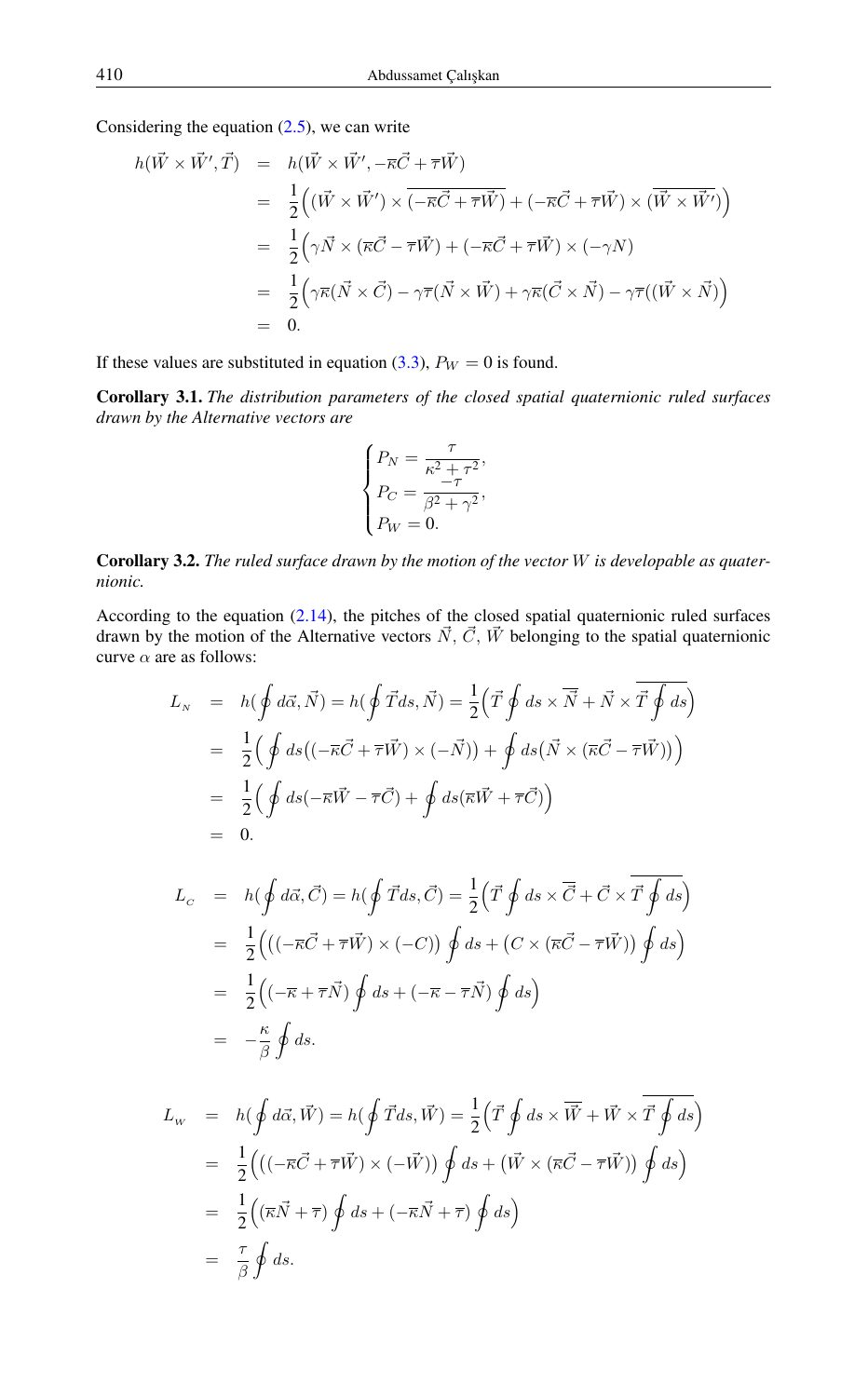Corollary 3.3. *The pitches of the closed spatial quaternionic ruled surfaces drawn by the Alternative vectors are*  $\overline{\phantom{a}}$ 

$$
\begin{cases}\nL_N = 0, \\
L_C = -\frac{\kappa}{\beta} \oint ds, \\
L_W = \frac{\tau}{\beta} \oint ds.\n\end{cases}
$$

According to the equation [\(2.13\)](#page-2-2), the angles of pitches of the closed spatial quaternionic ruled surfaces drawn by the motion of the Alternative vectors  $\vec{N}$ ,  $\vec{C}$ ,  $\vec{W}$  belonging to the spatial quaternionic curve  $\alpha$  are as follows:

$$
\lambda_{N} = h(\vec{D}, \vec{N}) = \frac{1}{2} (\vec{D} \times \vec{N} + \vec{N} \times \vec{D})
$$
  
\n
$$
= \frac{1}{2} (- (\vec{T} \oint \tau ds + \vec{B} \oint \kappa ds) \times \vec{N} + \vec{N} \times (-\vec{T} \oint \tau ds - \vec{B} \oint \kappa ds))
$$
  
\n
$$
= \frac{1}{2} (- (\vec{T} \times \vec{N}) \oint \tau ds - (\vec{B} \times \vec{N}) \oint \kappa ds - (\vec{N} \times \vec{T}) \oint \tau ds - (\vec{N} \times \vec{B}) \oint \kappa ds))
$$
  
\n
$$
= \frac{1}{2} (- ((-\vec{K}\vec{C} + \vec{\tau}\vec{W}) \times \vec{N}) \oint \tau ds - ((\vec{\tau}\vec{C} + \vec{\kappa}\vec{W}) \times \vec{N}) \oint \kappa ds)
$$
  
\n
$$
- (\vec{N} \times (-\vec{\kappa}\vec{C} + \vec{\tau}\vec{W})) \oint \tau ds - (\vec{N} \times (\vec{\tau}\vec{C} + \vec{\kappa}\vec{W})) \oint \kappa ds))
$$
  
\n
$$
= 0,
$$

$$
\lambda_C = h(\vec{D}, \vec{C}) = \frac{1}{2} (\vec{D} \times \vec{C} + \vec{C} \times \vec{D})
$$
  
\n
$$
= \frac{1}{2} \Big( -(\vec{T} \oint \tau ds + \vec{B} \oint \kappa ds) \times \vec{C} + \vec{C} \times (-\vec{T} \oint \tau ds - \vec{B} \oint \kappa ds) \Big)
$$
  
\n
$$
= \frac{1}{2} \Big( -(\vec{T} \times \vec{C}) \oint \tau ds - (\vec{B} \times \vec{C}) \oint \kappa ds - (\vec{C} \times \vec{T}) \oint \tau ds - (\vec{C} \times \vec{B}) \oint \kappa ds) \Big)
$$
  
\n
$$
= \frac{1}{2} \Big( -((-\vec{\kappa}\vec{C} + \vec{\tau}\vec{W}) \times \vec{C}) \oint \tau ds - ((\vec{\tau}\vec{C} + \vec{\kappa}\vec{W}) \times \vec{C}) \oint \kappa ds
$$
  
\n
$$
- (\vec{C} \times (-\vec{\kappa}\vec{C} + \vec{\tau}\vec{W})) \oint \tau ds - (\vec{C} \times (\vec{\tau}\vec{C} + \vec{\kappa}\vec{W})) \oint \kappa ds) \Big)
$$
  
\n
$$
= -\frac{\kappa}{\beta} \oint \tau ds + \frac{\tau}{\beta} \oint \kappa ds,
$$

$$
\lambda_{w} = h(\vec{D}, \vec{W}) = \frac{1}{2} (\vec{D} \times \vec{W} + \vec{W} \times \vec{D})
$$
  
\n
$$
= \frac{1}{2} \Big( -(\vec{T} \oint \tau ds + \vec{B} \oint \kappa ds) \times \vec{W} + \vec{W} \times (-\vec{T} \oint \tau ds - \vec{B} \oint \kappa ds) \Big)
$$
  
\n
$$
= \frac{1}{2} \Big( -(\vec{T} \times \vec{W}) \oint \tau ds - (\vec{B} \times \vec{W}) \oint \kappa ds - (\vec{W} \times \vec{T}) \oint \tau ds - (\vec{W} \times \vec{B}) \oint \kappa ds) \Big)
$$
  
\n
$$
= \frac{1}{2} \Big( -((-\vec{\kappa}\vec{C} + \vec{\tau}\vec{W}) \times \vec{W}) \oint \tau ds - ((\vec{\tau}\vec{C} + \vec{\kappa}\vec{W}) \times \vec{W}) \oint \kappa ds
$$
  
\n
$$
- (\vec{W} \times (-\vec{\kappa}\vec{C} + \vec{\tau}\vec{W})) \oint \tau ds - (\vec{W} \times (\vec{\tau}\vec{C} + \vec{\kappa}\vec{W})) \oint \kappa ds) \Big)
$$
  
\n
$$
= \frac{\kappa}{\beta} \oint \kappa ds + \frac{\tau}{\beta} \oint \tau ds.
$$

Corollary 3.4. *The angle of pitches of the closed spatial quaternionic ruled surfaces drawn by*